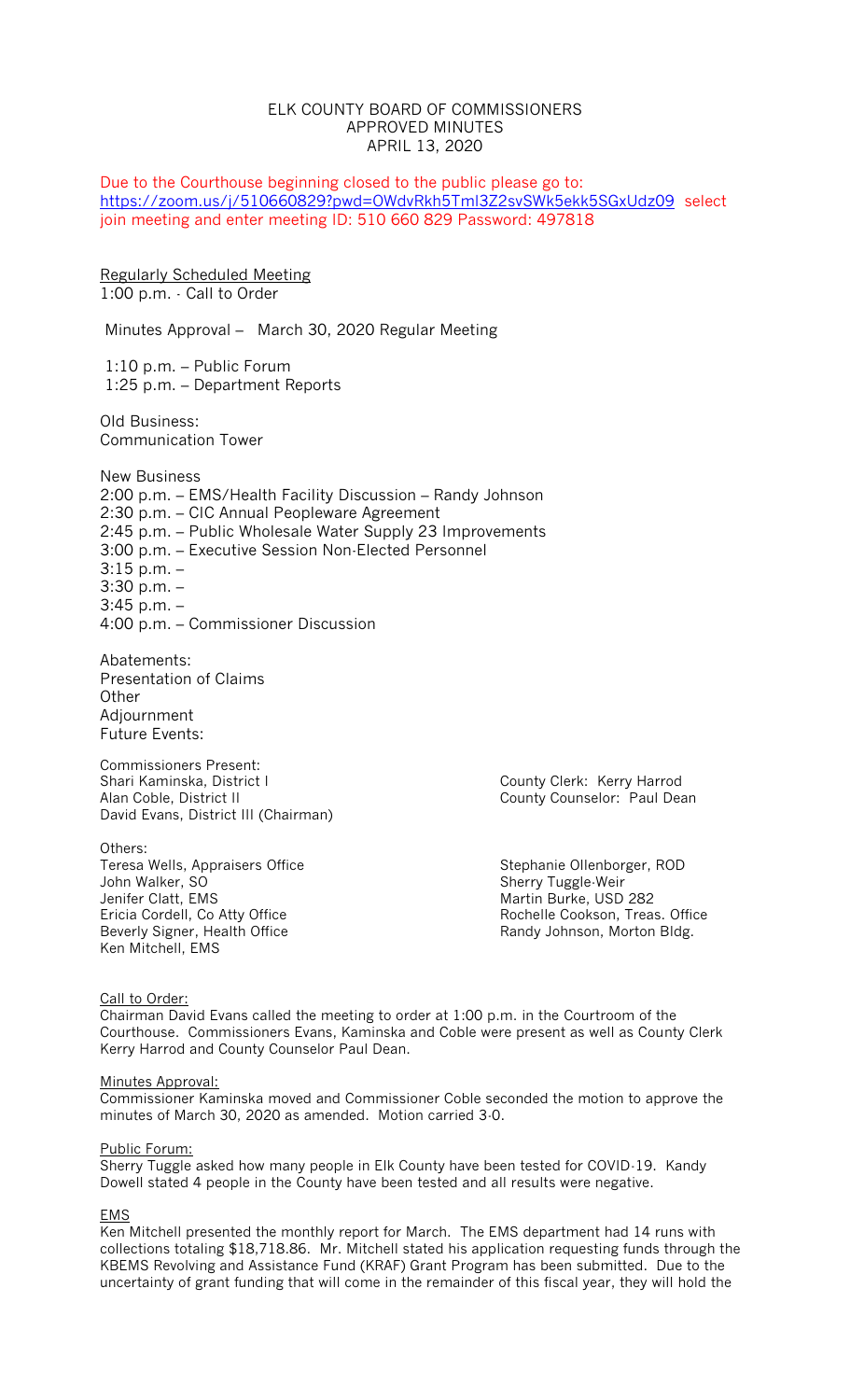application until May  $31<sup>st</sup>$  to determine if adequate funding exists to cover the Lucas 3 chest compression system.

## EM

Beth Koehler stated there has been a lot of effort this past week to replenish the food pantry. They will still take contributions. Mrs. Koehler did submit a request for public assistance from the county level. Mrs. Koehler submitted a request for public assistance at the county level for the COVID-19 event.

## Communication Tower

Beth Koehler stated Action Communications has received the combiner. The antenna is in Kansas City and it will be picked up later this week. The climbers are being scheduled for next week. The amplifiers at this point look to be in the last of April to the first of May.

## Health

Kandy Dowell stated there are 1,376 current cases of COVID-19 in Kansas out of 61 counties with 62 deaths. There have been 309 hospitalizations. Kansas has conducted 12,488 negative tests. Mrs. Dowell stated she has received 25% of the COVID-19 grant and she has contracted 4 people to make masks to hand out. Contact Ann Wright with the Moline Christian Church or your Pastor for information on the food pantry through the Ministerial Alliance. Mrs. Dowell stated she delivered food to the food pantry on Thursday and has another batch to go.

## Register of Deeds

Stephanie Ollenborger handed in the monthly report for March. They had a total of 47 instruments recorded and a total deposit of \$2,156.00.

## Public Works

#### Road

Don Sanders stated the repairs on Road 28 and Dove has been completed. The repairs on Quail Road between Road 23 and Road 25 is held up due to utilities. Mr. Sanders said 9 tubes have been installed across the county last week. The road work on Flint between Road 20 and Road22 is still in process. The department has received notification of a \$21,241 reimbursement check coming in from the State Signage Project that was at zero cost to the county.

# Noxious Weed

Don Sanders stated they have begun spraying ground neutralizer around some of our bridges and signs.

#### Recycling

Don Sanders stated recycling has stopped at this time due to the Fredonia recycling center being shut down. Mr. Sanders said cardboard from local business will still be picked up on a daily basis. Mr. Sanders stated the tentative date for the County Wide Cleanup & E-waste is scheduled for May 16, 2020. Mr. Sanders presented a survey regarding the recycling program and would like the Commission to review it.

#### County Clerk

Kerry Harrod stated the 2020 census deadline has been extended to August 15, 2020.

## Computer Information Concepts

Kerry Harrod presented the annual contract for the County's annual peopleware agreement though CIC. Commissioner Kaminska moved and Commissioner Coble seconded the motion to renew the contract with CIC in the amount of \$29,625.00. Motion carried 3-0.

#### Executive Session 1:37 p.m.

Commissioner Kaminska moved and Commissioner Coble seconded the motion to go into executive session for 5 minutes to discuss purchase of real estate with County Counselor Paul Dean present. Motion carried 3-0.

#### Back in session 1:42 p.m. No action taken.

#### Public Wholesale Water Supply 23 Improvements

Kerry Harrod presented information regarding the public wholesale water supply 23 improvements. Chairman Evans and Don Sanders will review the material and discussion will be had at the next commission meeting.

#### Executive Session

Commissioner Kaminska moved and Commissioner Coble seconded the motion to go into executive session for 15 minutes to discuss legal matters with Don Sanders and Paul Dean present. Motion carried 3-0.

Back in session 2:05 p.m. No action taken.